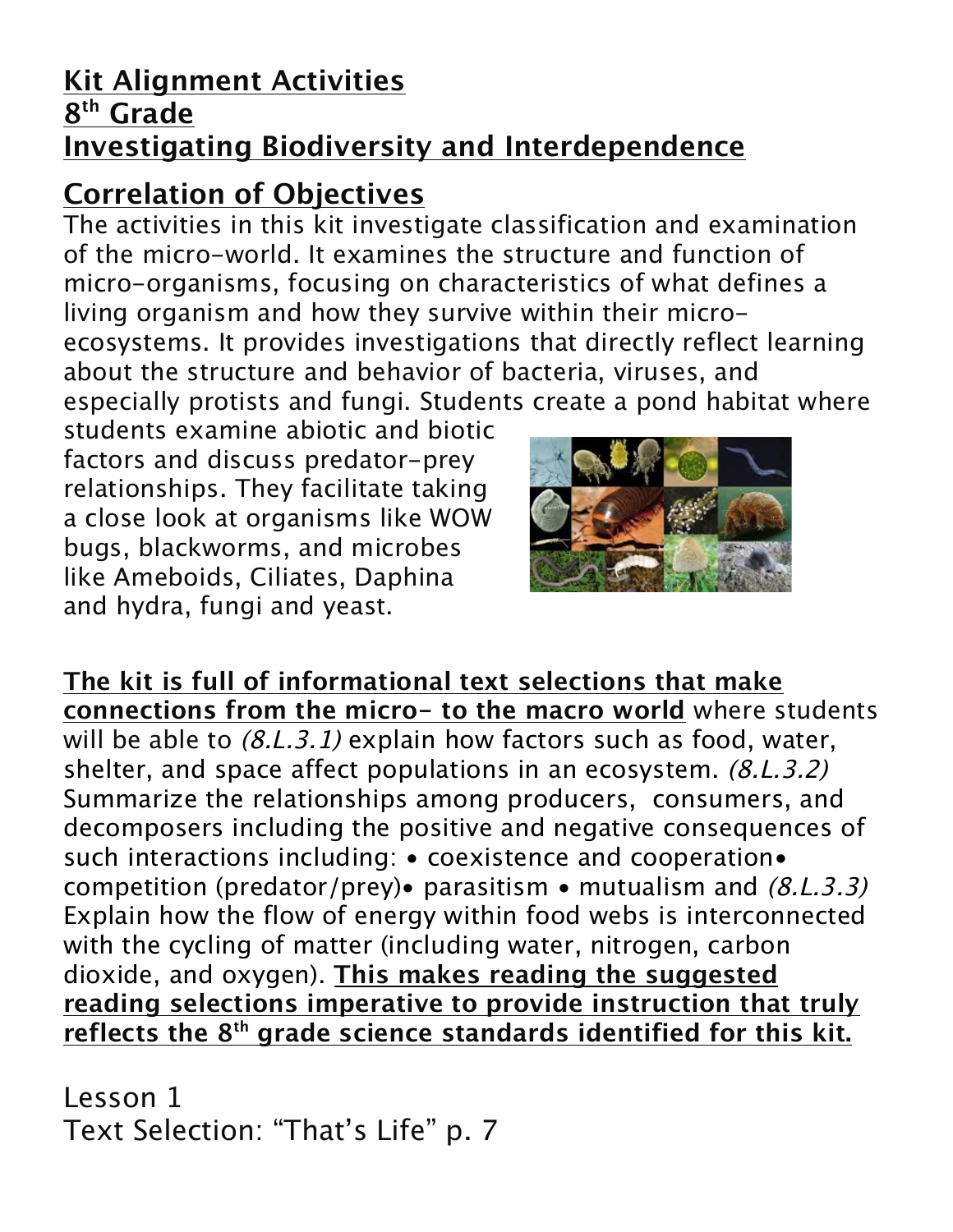Student Discussion: Is a thermostat alive? Are crystals alive? Is a robot alive? How do you know? Can any of the above Grow? Move? React to their environment? What clearly defines the difference between a living or nonliving thing?

Read to find out: "That's Life" on page 7 to determine this.

After reading: Either list and illustrate the characteristics of a living thing. Choose one of the three examples from before reading and list reasons why it is not a living thing.

Example List: Living Things

- composed of at least 1 cell
- carry out life processes
- reproduces
- grows
- responds to it's environment
- A robot is not composed of cells,
- it does not grow or reproduce, therefore it is not living.



Write: What do you think is the easiest way to determine the difference between living and non-living things?

Lesson 1

Text Selection: "What's in an Organism's Name?" p. 10

Activity: (Foundation for 8.L.3.2) –Structure and behavior of protists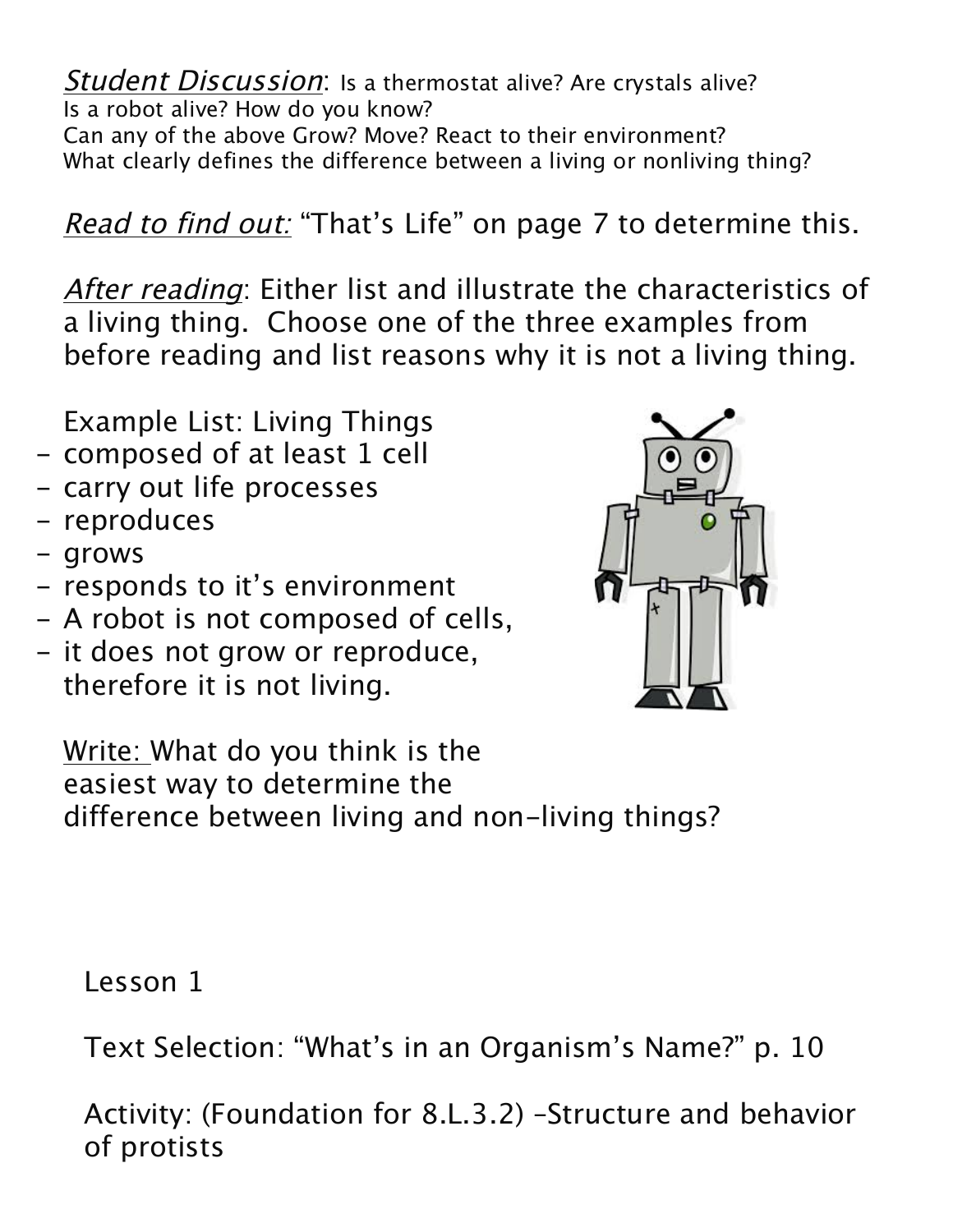Student Discussion: See seven-layer system chart on p. 13. Make an enlarged copy with the name of the animal cut off the top and each cut into strips. Allow students to work with a partner or in a group of 3 to guess the name of the animal by just reading the classification information. Share out with the group and explain conclusions.

Read to find out: about how organisms are classified, the two main kingdoms, and what kinds of organisms are classified in the other kingdoms.

After Reading: Assign small groups pictures of the microbes they will be examining the remainder of the kit, and ask them to predict the kingdom in which they would classify



them and a justification for their prediction.

Lesson 2 Text Selection: "Intriguing Insects" p. 32

Activity: (Foundation for 8.L.3.2) - structure and behavior of parasites- affects of loosing one organism in an ecosystem.

Student Discussion: Are insects good guys or bad guys? What is a parasite? Is a parasite a good or bad thing?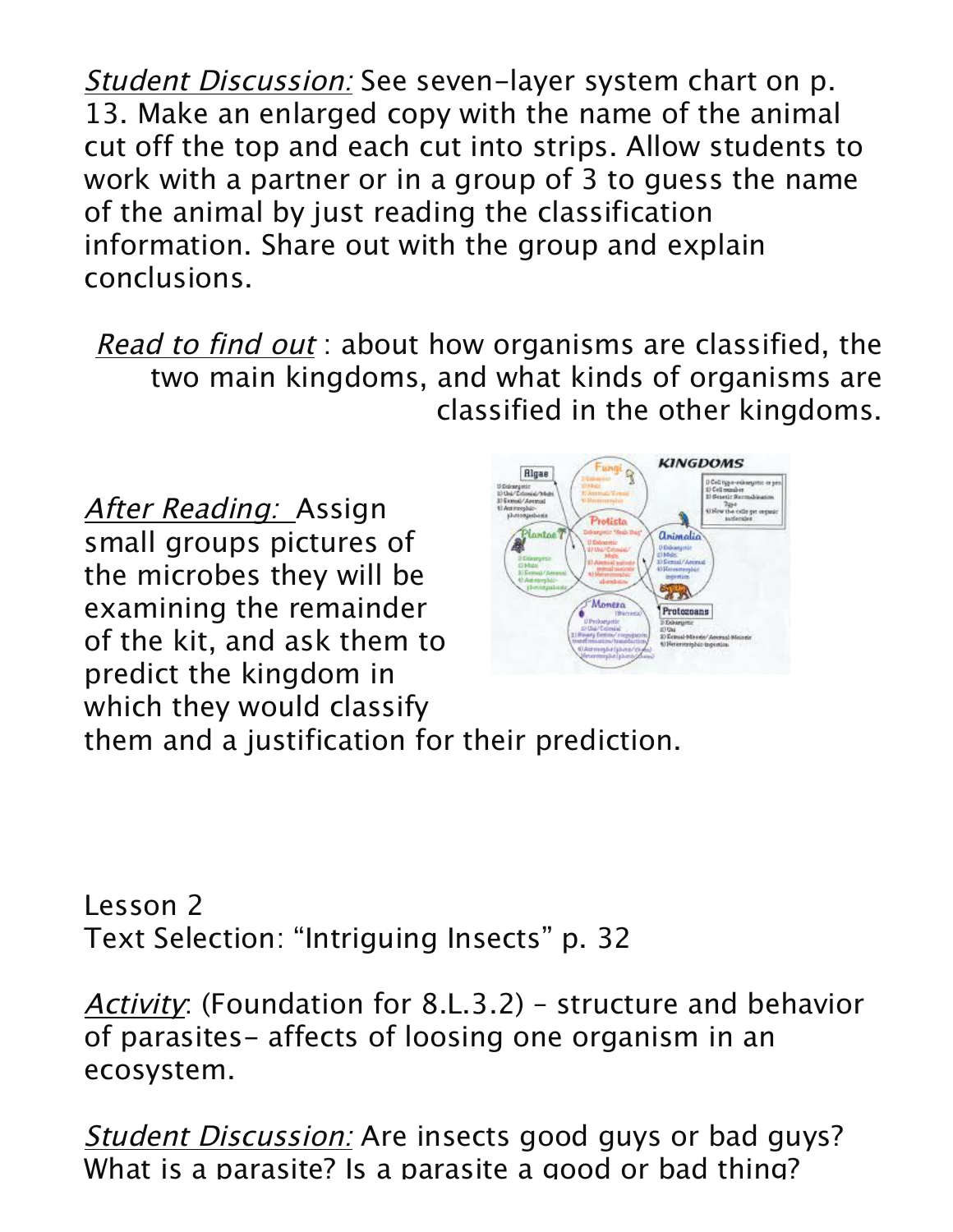What do you think the world would be like without parasites? Justify your answer for each.

Read to find out: "Intriguing Insects" to find text evidence to justify your answers.



After Reading: Write a response that tells what your initial

responses were to the discussion questions and what evidence in the text either supported your initial answers or changed your mind and why.

Lesson 2 Text Selection: "Dr. Matthews and the WOW Bug" p.

Activity: (Foundation for 8.L.3.2) parasitic relationships

**Student Discussion:** Why do you think a WOW bug is? Why do you think it might be called a WOW bug? Do you think it is a parasite? Do you think they would be safe to study? Justify your thinking for each question.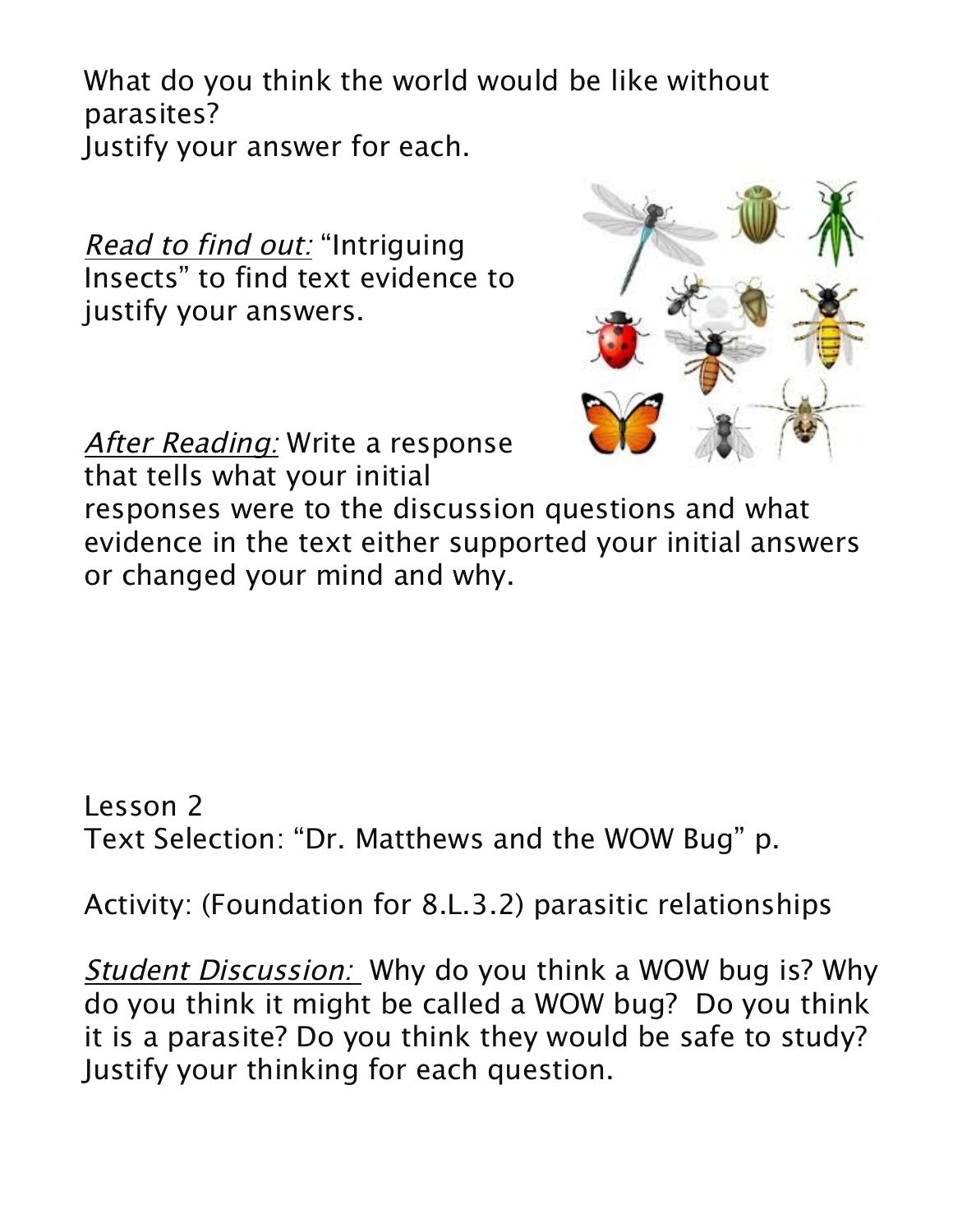Read to Find Out: About the WOW bug and the answers to your predictions.

After Reading: Write a response that tells what your initial responses were to the discussion questions and what evidence in the text either supported your initial answers or changed your mind and why.



### **Extension:**

Compare and contrast a Bee to a WOW bug to compare a parasitic relationship to mutualism of bees and flowers.

Write: Research other Parasites : Tick, Flea, Leech, etc.

Lesson 3 Text Selection: "More Than Just Bait" p. 49

Activity: (8.L.3.2) Decomposers contribute to ecosystems

### Student Discussion:

Can you name an animal that would be classified as a decomposer? How do decomposers contribute to an ecosystem? What would happen if decomposers were removed from an ecosystem? Can decomposers regenerate?

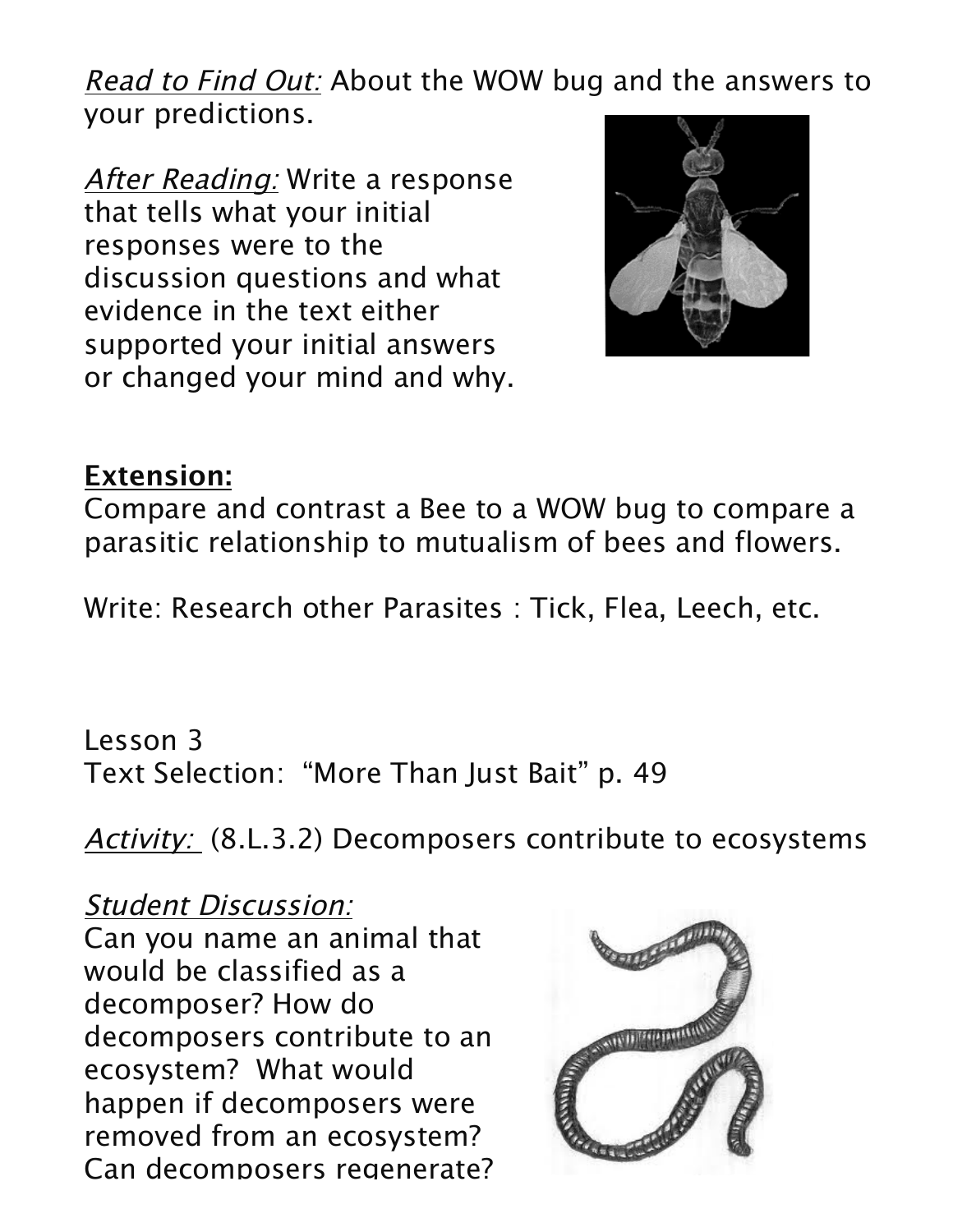How do you know? What does this mean?

Read to Find Out: Read "More than Just Bait" to find evidence to justify your responses.

After Reading: Write a response that tells what your initial responses were to the discussion questions and what evidence in the text either supported your initial answers or changed your mind and why.

Lesson 4 Text Selction: "Even a Habitat Has to Live Somewhere" p. 60

Activity: (8.L.3.2) Characteristics of Habitats and Ecosystems

Student Discussion: What's the difference between a habitat and an ecosystem?

Read to Find Out: The characteristics that make a habitat different from an ecosystem.

After Reading: Work in small groups to identify at lease three

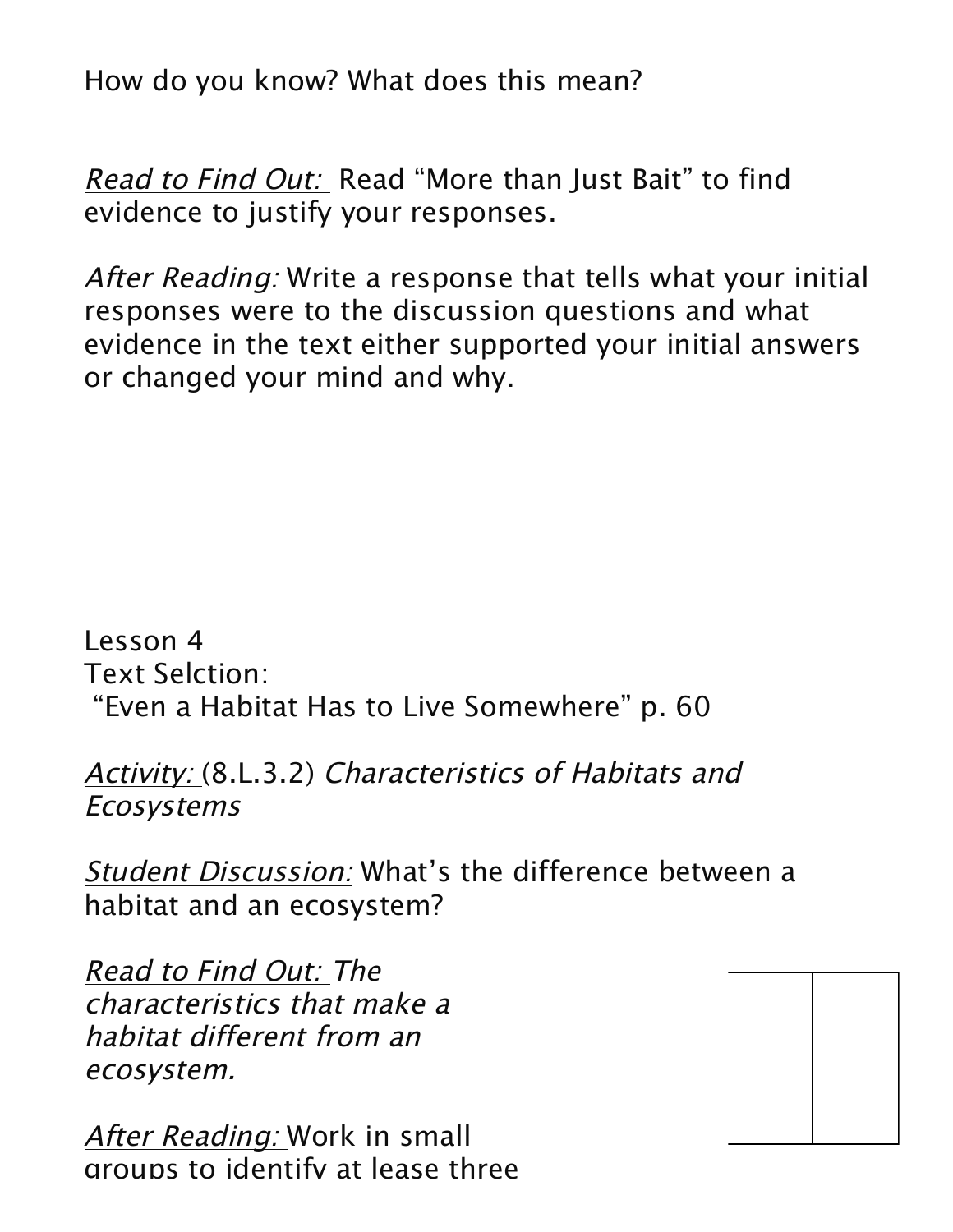differences between habitats and ecosystems.

Extension: Create a compare and  $\vert$  | contrast flip book to compare and contrast the characteristics of habitats and ecosystems. With labels on the outside, characteristics on the inside. OR

Choose one of the ecosystem examples from the text and illustrate the interactions of organisms within it that make it an ecosystem. (strand of trees, ocean, freshwater rivers, etc.

Lesson 5 Text Selction: "Even a Habitat Has to Live Somewhere" p. 60

Activity: Roles within ecosystems

**Student Discussion:** What kinds of changes occur within ecosystems? What kinds of things cause these changes? What is the difference between biotic and abiotic factors within an ecosystem? Do niches cause these changes?

Read to Find Out: The causes and effects of changes within an ecosystem. Which of those are biotic and abiotic? What is a niche?

After Reading: Discuss answers to these questions with partners, then groups of four, followed by class discussion.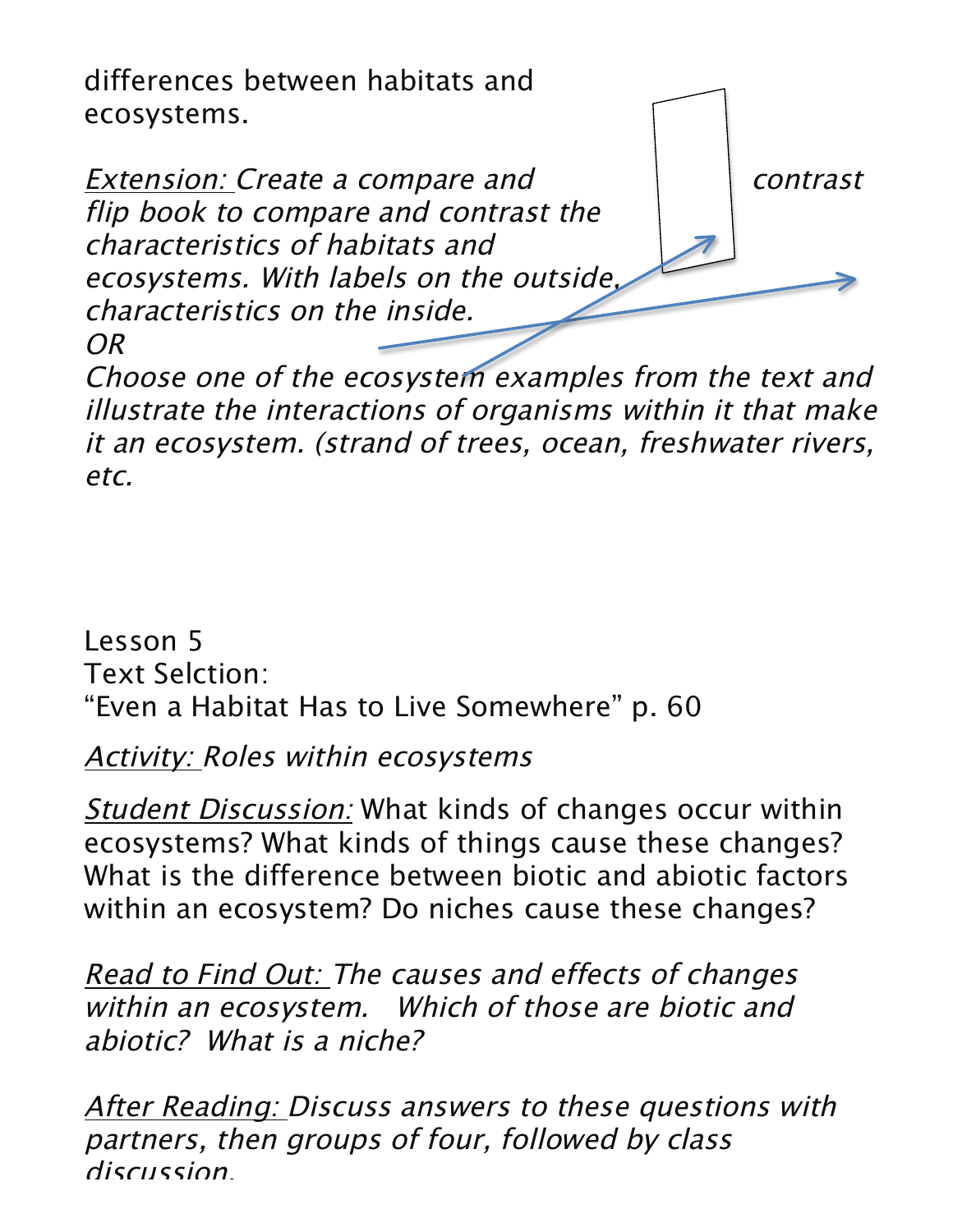Extension: Create an ecosystem four flap flip titled "Ecosystems Change" Each of the four flaps labeled: Biotic Factors, Abiotic Factors, Human Factors, Niches. Under each flap,  $\equiv$ give and example of how each of these contribute to change in ecosystems.

Lesson 5 Text Selection: "Who Eats Whom?" p. 76 Activity: Producers/consumers autotrophs/heterotrophs/ Food Webs

Student Discussion: Which of the following statements do you think are true?

- All food contains stored energy from the sun
- Fungi and Bacteria are Heterotrophs
- Yogurt is the product of bacteria that eat milk
- A Viper would be great pest control for your home
- Millipedes, Mushrooms and Molds are decomposers
- Heterotrophs can survive without Autotrophs
- Every food that you eat relies on autotrophic organisms

Read to Find Out: Read "Who Eats Whom" to find evidence to justify your responses.

After Reading: Write a response that tells what your initial responses were statements and what evidence in the text either supported your initial

| Producer   |
|------------|
|            |
|            |
|            |
|            |
|            |
| Consumer   |
|            |
|            |
|            |
|            |
|            |
| Decomposer |
|            |
|            |
|            |
|            |
|            |
|            |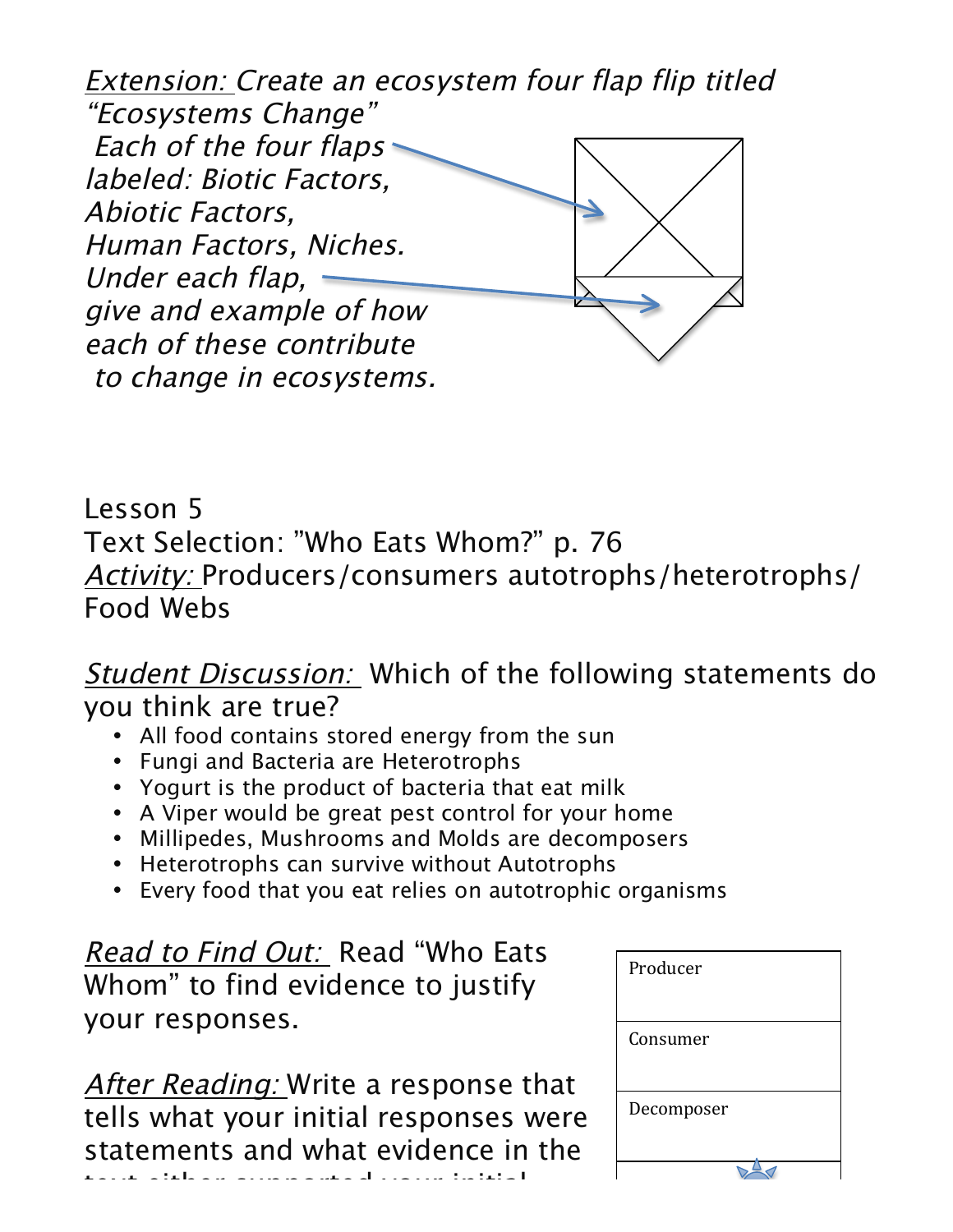answers or changed your mind and why.

Extension Activity: Students create a layered food chain flip with label and illustration on the

outside flap, and description on the inside flap.

Lesson 6 Text Selection: " The Art of Naming Organisms" p. 82

Activity: Protists-eukaroytes

Student Discussion: What do you think Amoebas, Paramecium, Euglena and Volvox all have in common? Read to Find Out: What Amoebas, Paramecium, Euglena and Volvox all have in common?

After Reading: Discuss what the four have in common and identify the characteristics that make them different. This could include the teacher reading a characteristic of one and students determining which eukaryote describes.

Extension: With a partner choose one of the four eukaryotes to illustrate, label, describe and tell the significance of.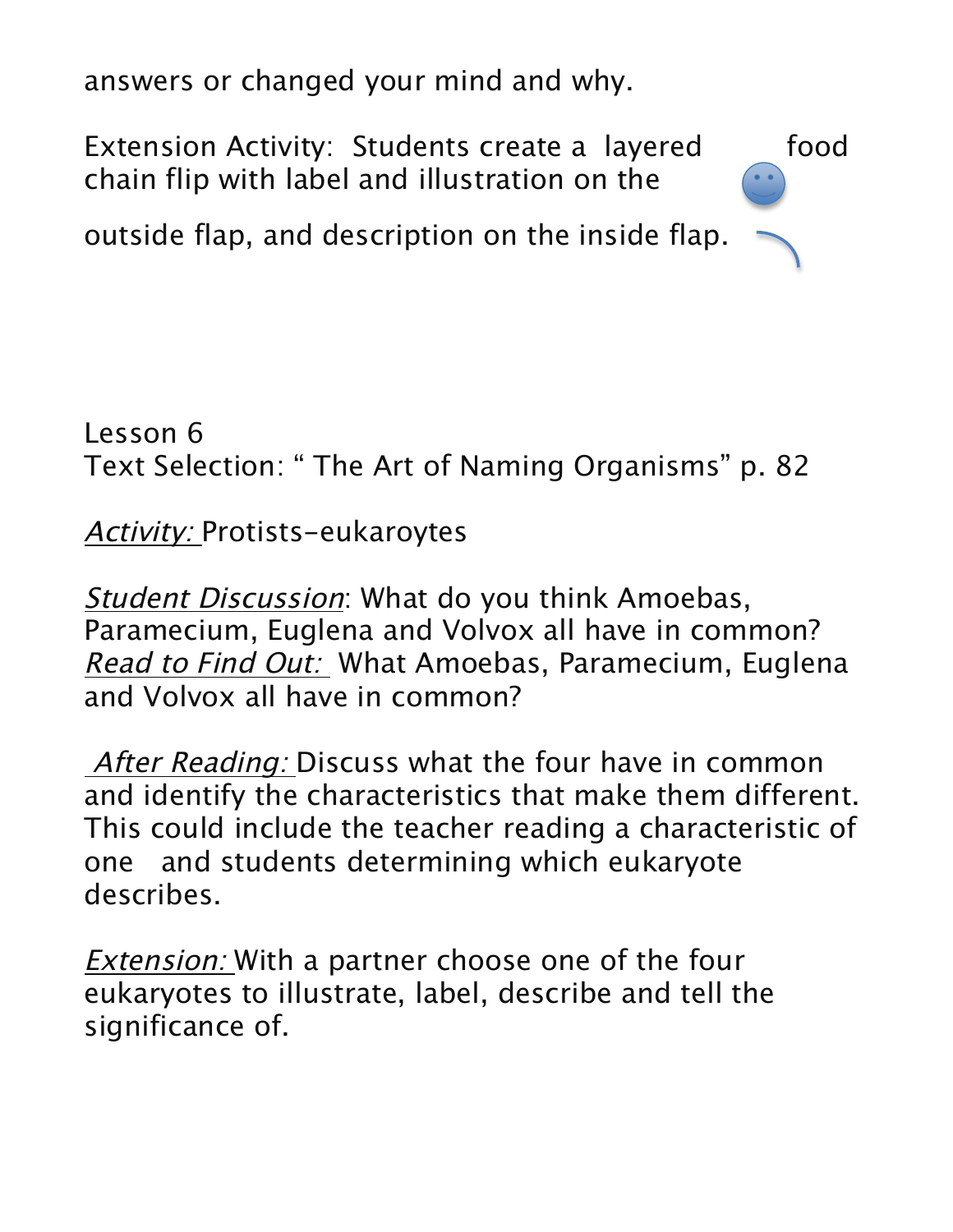Lesson 6

Text Selection: "Bacteria Friends or Foes" p. 90

Activity: (8.L.1.1 & 8.L.1.2) Is Bacteria harmful or helpful?

Student Discussion: What do you know about bacteria? Do you think they are helpful or harmful? Divide into two teams- helpful or harmful. What do you think this number represents?:

60,000,000,000,000,000,000,000,000,000

Read to Find Out: Find text evidence to support your team's conclusion and to find out what this number represents.

After Reading: Meet with your team to share evidence you found to prepare to debate your findings with the other team's findings. Allow teams to discuss and debate between teams, citing evidence in their text.

Extension: Create an advertisement that communicates whether bacteria are harmful or helpful including an attention catching title, 4 bulleted reasons to persuade the reader, an illustration and a closing statement.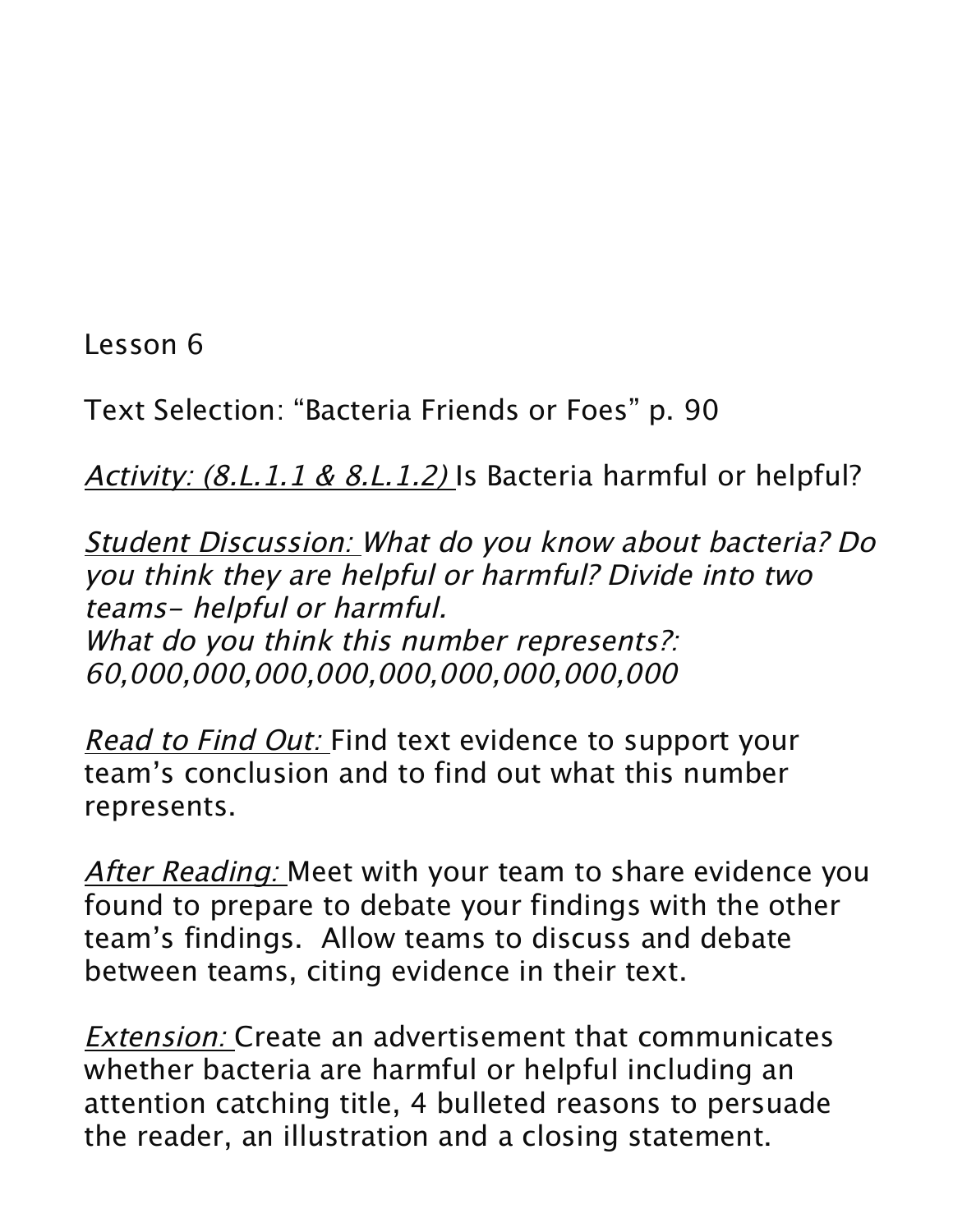Write: a description of the purpose of the advertisement and why you created it with your perspective.

Lesson 6 Text Selection: "Mighty Microbes" p. 93 Activity:( (8.L.1.1 & 8.L.1.2) Prokaroytes and Eukaroytes; Protists; Microscopic animals; Virus vs bacteria; Causing diseases- make connection to epidemic and pandemic (small vs large population)

Student Discussion: What do you know about microbes? Is a virus a microbe? Is a virus alive?

Read to Find Out: at least three interesting facts about microbes and answers to these questions.

After Reading: Wander around the room and make contact with at least three people. Share your facts with each person. Put a checkmark next to any that are the same, and steal only one fact from each person. After wandering, you should return to your desk with a total of 6 facts. Discuss findings with the class and determine the most popular/interesting discoveries based on the number of checkmarks.

Extension: Create a four fold fan-fold about microbes. Where you fold about a 1-2 inch fold at the top of the paper, and continue folding the paper back to make a fan effect that creates 4-6 surfaces to write on. The top fold should be titled "Microbes" and each of the following folds should have interesting details about each written on them.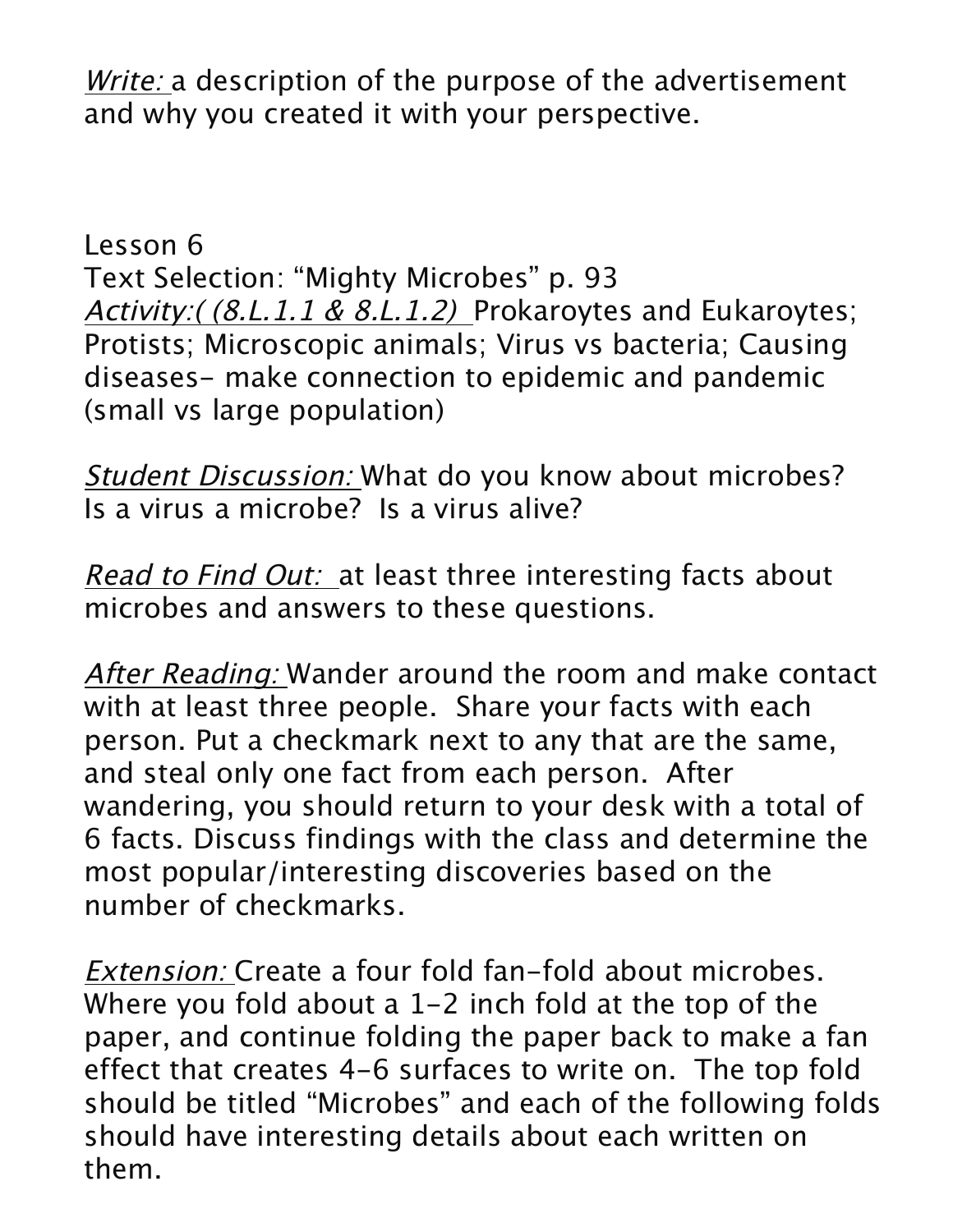Write: Explain why viruses are classified as microbes even though they are not alive.

Lesson 7

For animal research, be sure to focus on:

- Habitat (objective)
- Role in Ecosystem
- Adaptations

Lesson 7:

Text Selection: "Dapnia's Change of Appetite" p. 106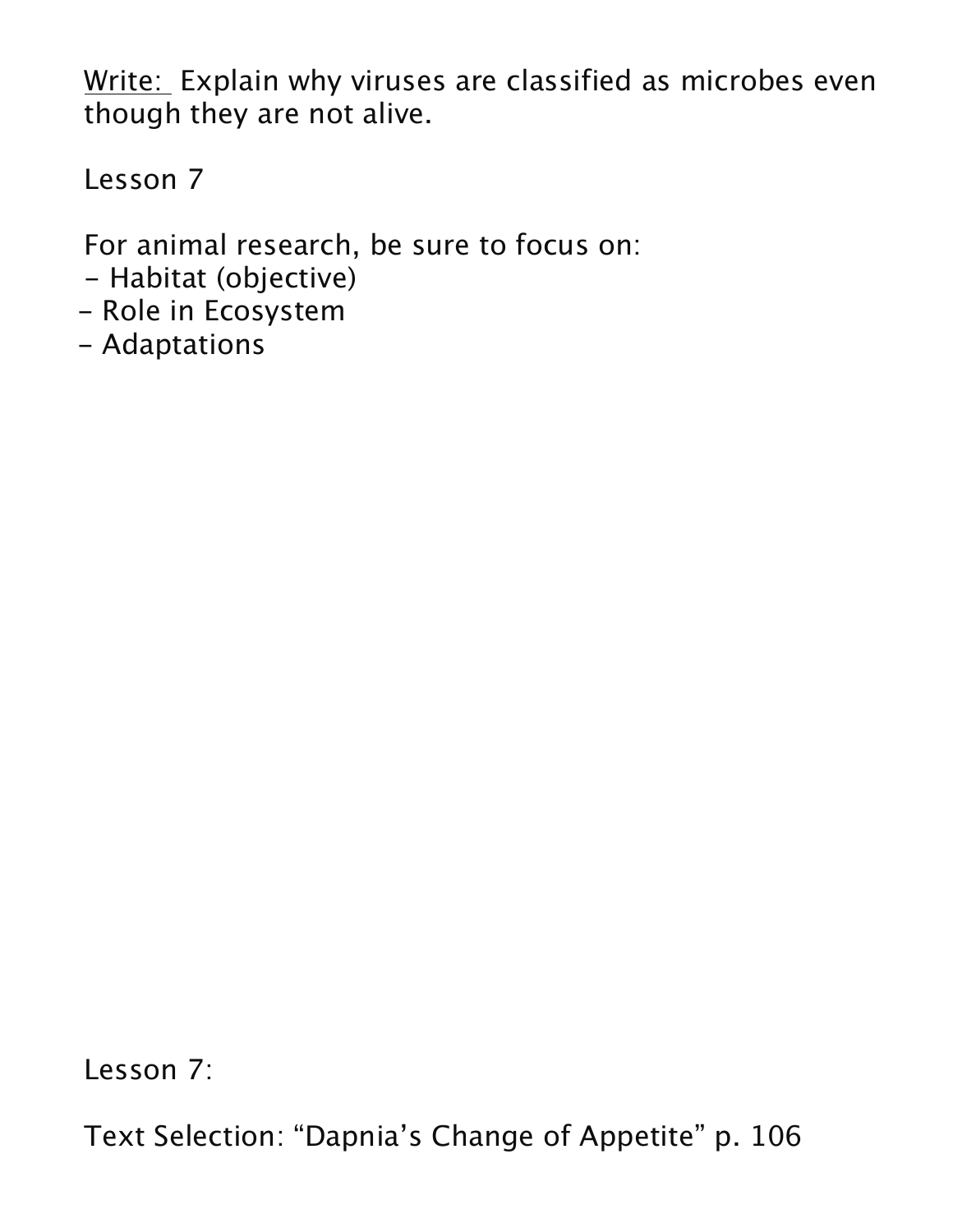Student Discussion: How do you know when food has turned bad and you should not eat it? What you do if all your food turned bad and you had nothing left to eat?

Read to Find Out: This happened to a tiny creature called Daphnia. Read to find out what happened to it.

After Reading: Get with a partner and talk about what was surprising about the survival of the Daphnia. Share discussions with the group citing text evidence.

Write: Imagine you are a Daphnia, tell your remarkable story including what happened to your food source, and how your kind adapted in order to survive. Include an illustration.

Lesson 7:

Text Selection: "Habitats as Homes" p. 109

Activity: (8.L.4.1, 8.L.4.2) Parasitic relationships, Populations adapt and evolve, adaptation, migration, ecosystems.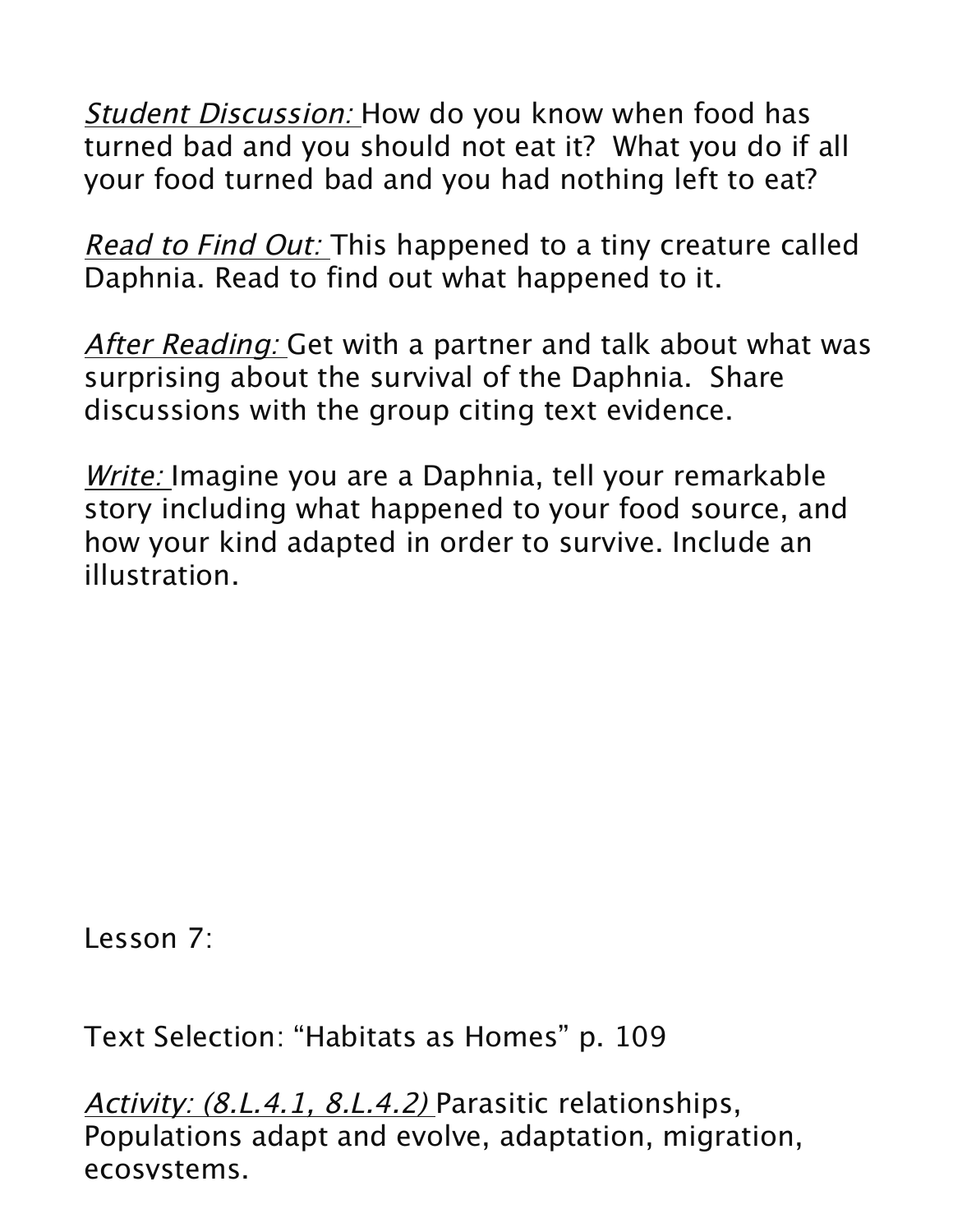Student Discussion:

True or False: A habitat can be an animal's intestine An ecosystem can be the size of a drop of water \*\*Sea Turtles' Habitat is in the ocean \*\*Salmon's Habitat is in salt water Human's impact habitats Individual organisms do not adapt and evolve

Read to Find Out: Text evidence to prove whether each of these statements is true or false.

After Reading: Discuss your decisions and evidence with a partner. Share your opinions and evidence with the group.

Write: Explain why two of the statements are not completely true or false. \*\*

Lesson 8:

When looking at ponds, label the biotic and abiotic components. Observe the microbes in the pond.

Text Selection: "The Changing Pond" p. 121

**Activity:** Food Web; Classify types of relationships

Student Discussion: **Agree or Disagree with the following statements: Natural ponds begin by accident Sunlight can reach the bottom of most ponds Microbes are dormant in cysts to protect themselves All ponds eventually complete the process of succession The most important sources of food for all organisms in a pond are**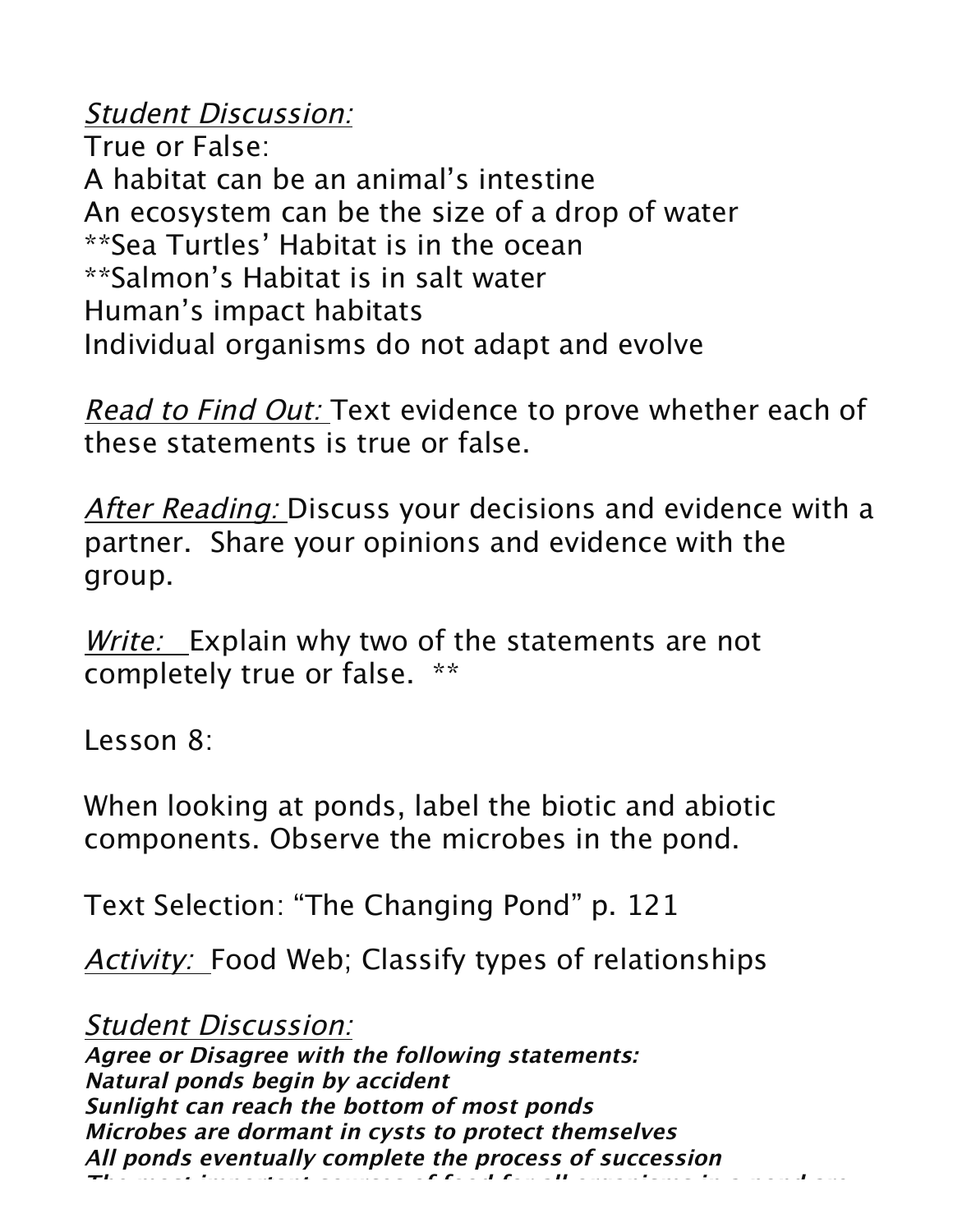### Read to Find Out:

Explore the reading selection to determine which of the statements are true and find text evidence to support their decision.

### After Reading:

Examine the picture of the food web on p. 123. Create a layered flip book illustrating a food web with the Detritus labeled and defined on the bottom flap, with each layer going up another step in the food chain of the pons ecosystem with an illustration, example, and description of each. ( See example below)

**Extension:** Write an explanation of what the food chain flip books represents.

## Lesson 10: Text Selection: "Jellyfish Get a Bad Rap" p. 144 Activity: (8.L.3) Predator/prey relationships

## Student Discussion:

Look at title? Do you agree? What do you think selection will be about? True or false? – Jelly fish is not really fish at all. Most Jellyfish do not intentionally sting people Jelly Fish can sting even after they are dead Jellfish have no brain, heart, blood, bones, eyes, ears or gills Jellyfish have been around longer than dinosaurs Jellyfish are predators and prey Coral Reefs are endangered because of climate change Jellyfish are making adaptations in order to survive Human activities that affect Jellyfish are causing problems for humans.

# Read to Find Out:

Create a four flap flip book, choosing four of the statements to investigate to prove to be true or false. Write each of those statements on the outside. Students explore the reading selection and as they find text evidence, write "true" or "false" under each flap with an explanation of their answer including text evidence.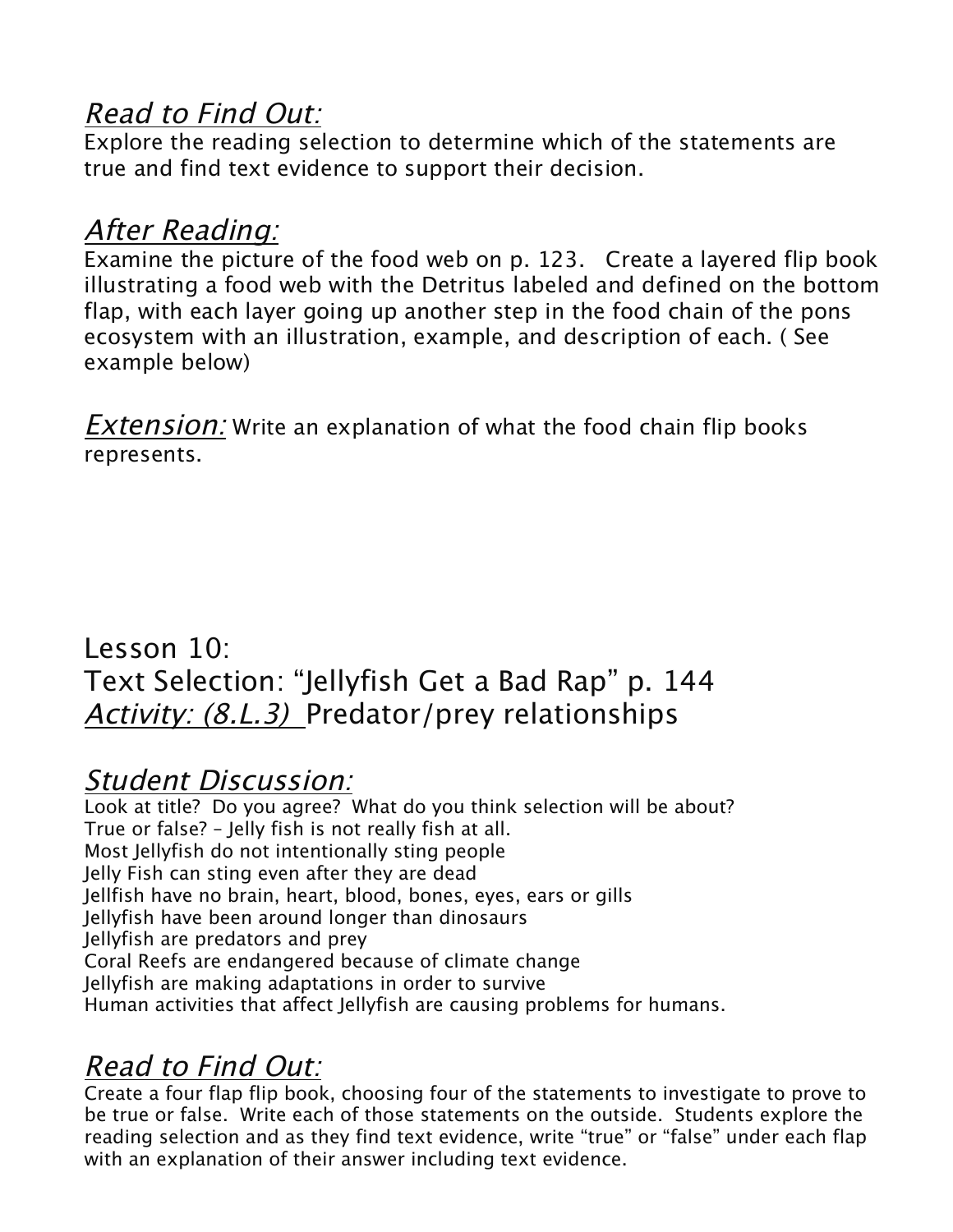# After Reading:

Students find a partner and get back to back. Teacher says "flip" and students face each other share their findings for one of the statements illustrated and explained from their flip book. Teacher says "flop" and students turn back to back again. Teacher continues Flip-flop activity 2 more times before students find a different partner and continue the activity.

### Extension:

Students write an explanation of the last two statements about how JellyFish are having to adapt due to human activities, and their adjustments and changes then in turn, affect humans.

# Lesson 11: "There's a Fungus Among Us"

### Activity: Investigating helpful and harmful fungi; parasitic relationships

### Student Discussion:

What is your initial impression of Fungi? Positive or negative? Why do you think that is? Which of these statements about fungi do you think are true?

# Read to Find Out:

Fungi cannot capture nor make their own food Fungi can be deadly as well as essential to an ecosystem's survival There are 1.5 thousand different species of fungi. Fungi break down organic material to get the nutrients they need. Black bread mold is a type of fungi. Spores from mushrooms germinate and grow almost anywhere they land Some fungi survive by forming symbiotic relationships Some fungi survive by forming parasitic relationships Fungi have many useful roles

## After Reading:

Explore to find answers- compare and contrast foldable- bad and good of mold

### Extension:

Write an explanation of what the flip book shows.